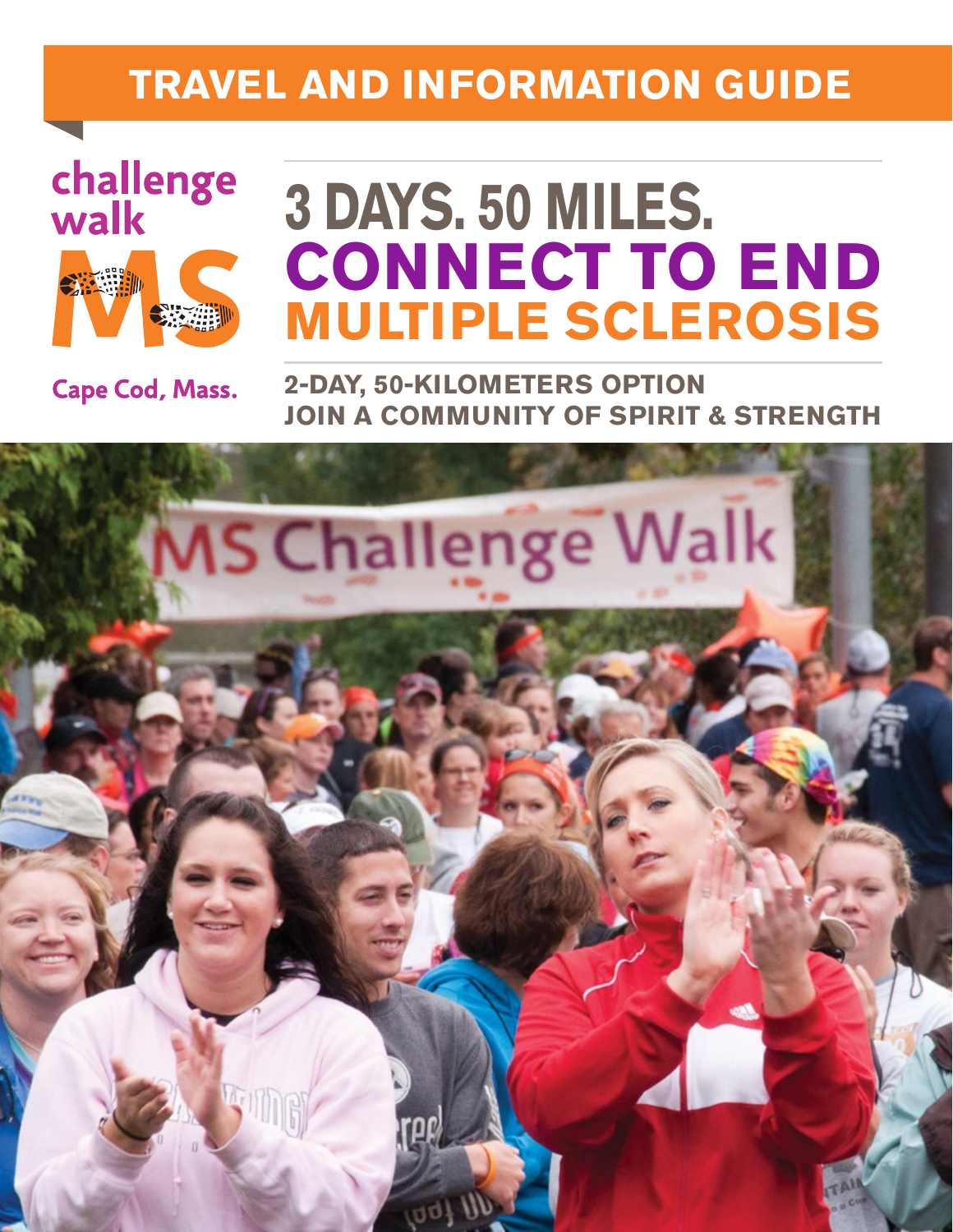## **WELCOME**

This is the Travel and Information Guide. It is meant to give you all the information you need to get to the MS Challenge Walk on Cape Cod, what to bring with you, and what to do while you're there.

The **MS Challenge Walk®** challenges us to move beyond our limits, both as individuals and as a group. It extends beyond the challenges of the training, the fundraising, and the physical stress. The MS Challenge Walk is about moving beyond our past experiences and into a context of possibility and reality.

- $\overline{O}$  The possibility that we can walk 50 miles in 3 days.
- $\overline{O}$  The possibility that we can raise a significant amount of money that will make a meaningful impact on people living with multiple sclerosis.
- $\bigcirc$  The reality that we can work together as a team, in complete support of one another towards finding a cure for MS.

Over the weekend, expect the unexpected. Expect people to offer you help. Expect people to ask you how you are doing. Expect people to support you and cheer you on in a way you have never before experienced. Also, expect to experience yourself as a hero, a supporter, and a team member working towards a common objective. The fundamental understanding of the MS Challenge Walk is the realization that we can work as a team, in total support of one another. In this way, we realize that the well being of the group is as important as the well being of the individual.

The MS Challenge Walk is a demonstration of responsibility and integrity, and a testament to the impact that can be made when people join together towards a common goal: to create a world free of multiple sclerosis.

## **CHALLENGE WALK CONTACTS**

The MS Challenge Walk on Cape Cod is a collaboration among seven National MS Society chapters. Your questions about fundraising and training are best directed to the chapter that is closest to where you live. Chapter offices are open Monday - Friday, 9 a.m. - 5 p.m.

## **Connecticut Chapter**

Allison Ihm Development Specialist 1 Selleck Street, Norwalk, CT 06855 860.913.2550 ext. 52606 allison.ihm@nmss.org

## **Greater New England Chapter**

Aileen Callahan Development Manager, Boston Walks 101A First Avenue, Suite 6, Waltham, MA 02451-1115 781-693-5102 aileen.callahan@nmss.org

## **Long Island Chapter**

Stacy Bona, CFRE Vice President, Campaign Development 40 Marcus Drive, Suite 100, Melville, NY 11747 631-864-8337 ext. 53230 stacy.bona@nmss.org

## **New Jersey Metro Chapter**

Alexis Stone, Director Teams and Corporate Development Aspen Corporate Park I 1480 U.S. Highway 9 North, Ste 301, Woodbridge, NJ 07095 732-660-1005 x43213 alexis.stone@nmss.org

## **New York City-Southern New York Chapter**

Cañada Baltimore Development Coordinator, Mass Market Events 733 Third Avenue, Third Floor, New York, NY 10017 212-453-3240 canada.baltimore@nmss.org

## **Rhode Island Chapter**

Christina Roche Development Coordinator 205 Hallene Road, Suite 209, Warwick, RI 02886 401.738.8383 Ext: 45017 christina.roche@nmss.org

## **Upstate New York Chapter**

Molly Van Ullen Campaign Manager 421 New Karner Road, Suite 6, Albany, NY 12205 518-464-0112 molly.vanullen@nmss.org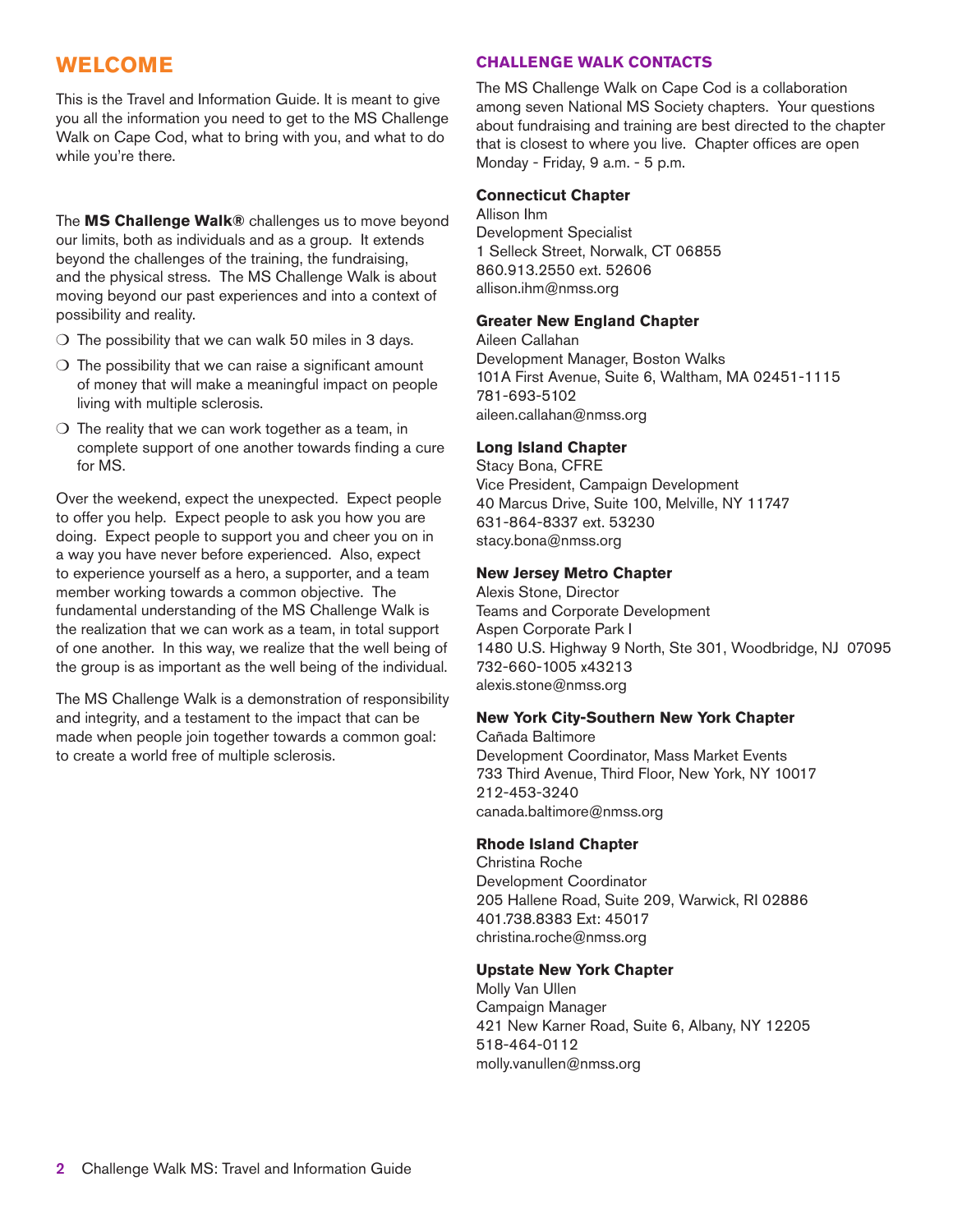## **THURSDAY**

## **EARLY CHECK-IN:**

6 p.m. - 8:30 p.m. Cape Codder Resort and Spa 1225 Iyannough Rd., Hyannis, Mass. Route 132 & Bearse's Way 888-297-2200

- $\bigcirc$  Pick up your Walker/Crew credentials and sign the appropriate waiver forms.
- $\bigcirc$  Drop off your Change of Clothes Bag.
- $\bigcirc$  Meet other walkers and crew.
- $\bigcirc$  Enjoy catering provided by the Resort.
- O Please note: Luggage cannot be dropped off **Thursday evening.**

## FRIDAY

Park your vehicle at the Kalmus Beach parking area for the whole weekend. (Do not leave valuables in vehicle.) Parking is free at Kalmus Beach. There is NO PARKING at the Hyannis Village Green, it will be towed by the Town of Barnstable.

Place your luggage in the designated area at Kalmus Beach.

A shuttle bus at Kalmus Beach takes you to the start location at Hyannis Village Green. Please be sure to bring your Change of Clothes Bag with you on the shuttle.

Shuttle Service: **6:30 a.m. to 7:30 a.m.** Please make sure you arrive on time. When you leave your car, please make sure you have everything that you need for the entire weekend. Make sure you have something to eat before the walk.

## **TAXI SERVICE**

| Skip's Cab  | 508-432-0935 |
|-------------|--------------|
| John's Taxi | 508-394-3209 |

## m **7:00 a.m. CHECK-IN:**

Pick up Walker/Crew credentials. Drop off Luggage at the Luggage Truck. Drop off Change of Clothes Bag at the Change of Clothes Truck. Fill water bottles. Make sure you have signed a waiver.

## O LUGGAGE DROP-OFF

Make sure you have a luggage tag with your walker number or crew name securely attached to your luggage. (Luggage tags are provided.) Drop off your luggage at the designated luggage dropoff area only at Kalmus Beach or at the Hyannis Village Green.

## **O CHANGE OF CLOTHES BAG**

Drop off your Change of Clothes Bag at the Change of Clothes Truck at the Village Green if you didn't leave it at the Thursday Night Early Check-In. Your Change of Clothes Bag is at the lunch stop on Friday and Saturday, and is returned to the Cape Cod Sea Camps at the end of each day.

## O 8:00 a.m. OPENING CEREMONIES

## m **8:30 a.m. CHALLENGE WALK BEGINS**

## **FRIDAY AT THE CAPE COD SEA CAMPS**

| 1:00-7:00 p.m.   | Massage Therapy available                                          |
|------------------|--------------------------------------------------------------------|
| $2:00-4:00 p.m.$ | Snacks and music                                                   |
| 5:00-7:00 p.m.   | Dinner                                                             |
| 7:00-7:30 p.m.   | Day 1 Slide Show                                                   |
| 7:30-8:30 p.m.   | Evening Program, which<br>includes a teme party and<br>appetizers. |

## **LUGGAGE PICK-UP**

Your luggage is delivered to the Cape Cod Sea Camps and can be picked up upon your arrival.

Luggage is arranged by walker number and colored luggage zones. Crew luggage is in a separate designated area.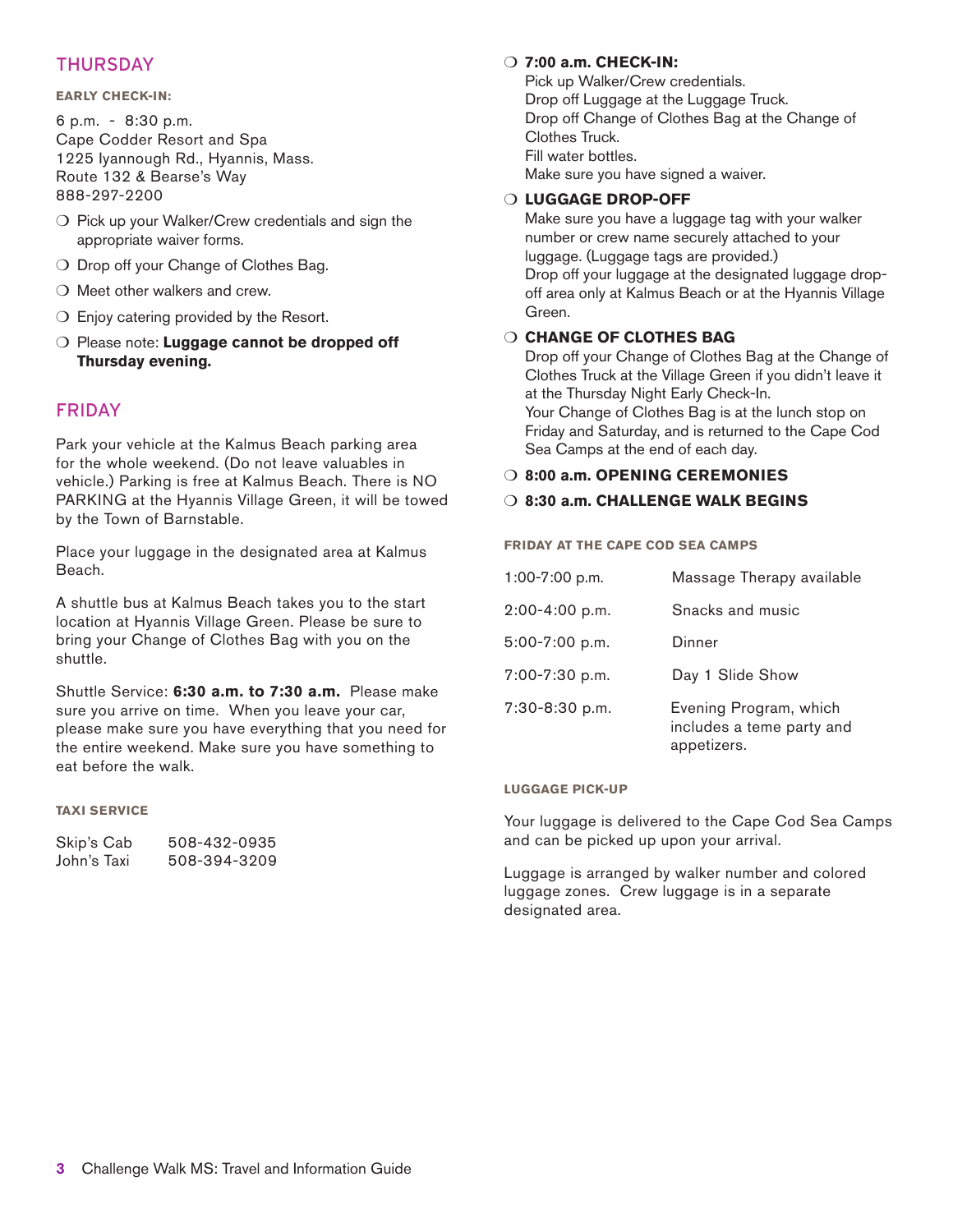## **SATURDAY**

| $5:30$ a.m.      | Breakfast at Camp                                                     |  |
|------------------|-----------------------------------------------------------------------|--|
| $7:00$ a.m.      | Warm-up/Stretching/Route Opens                                        |  |
|                  | Drop off your Change of Clothes Bag<br>at the Change of Clothes Truck |  |
|                  | Fill water bottles                                                    |  |
| $8:30$ a.m.      | All walkers must be on the route                                      |  |
| $1:00-7:00$ p.m. | Massage Therapy available at camp                                     |  |
| 2:00-4:00 p.m.   | Snacks and music at Camp                                              |  |
| 5:00-7:00 p.m.   | Dinner at Camp                                                        |  |
| 7:00-7:30 p.m.   | Day 2 Slide Show                                                      |  |
|                  |                                                                       |  |

## 7:30-8:30 p.m. Evening Program

## FAMILY & FRIENDS

**ADDITIONAL VIEWING SECTIONS ON SATURDAY:**

Coast Guard Beach and Salt Pond Visitor Center, Eastham

Directions - Take Rt. 6 to Nauset Rd. Turn right toward the beaches. Salt Pond Visitor Center is on the right or follow the signs to Coast Guard Beach.

Orleans District Court, Orleans

Directions - Take Rt. 6 to the rotary near exit 12 with Route 6 and Route 6A. Go right 3/4 around the rotary and make an immediate left onto Rock Harbor Road. The courthouse is less than 1/2 mile on the right.

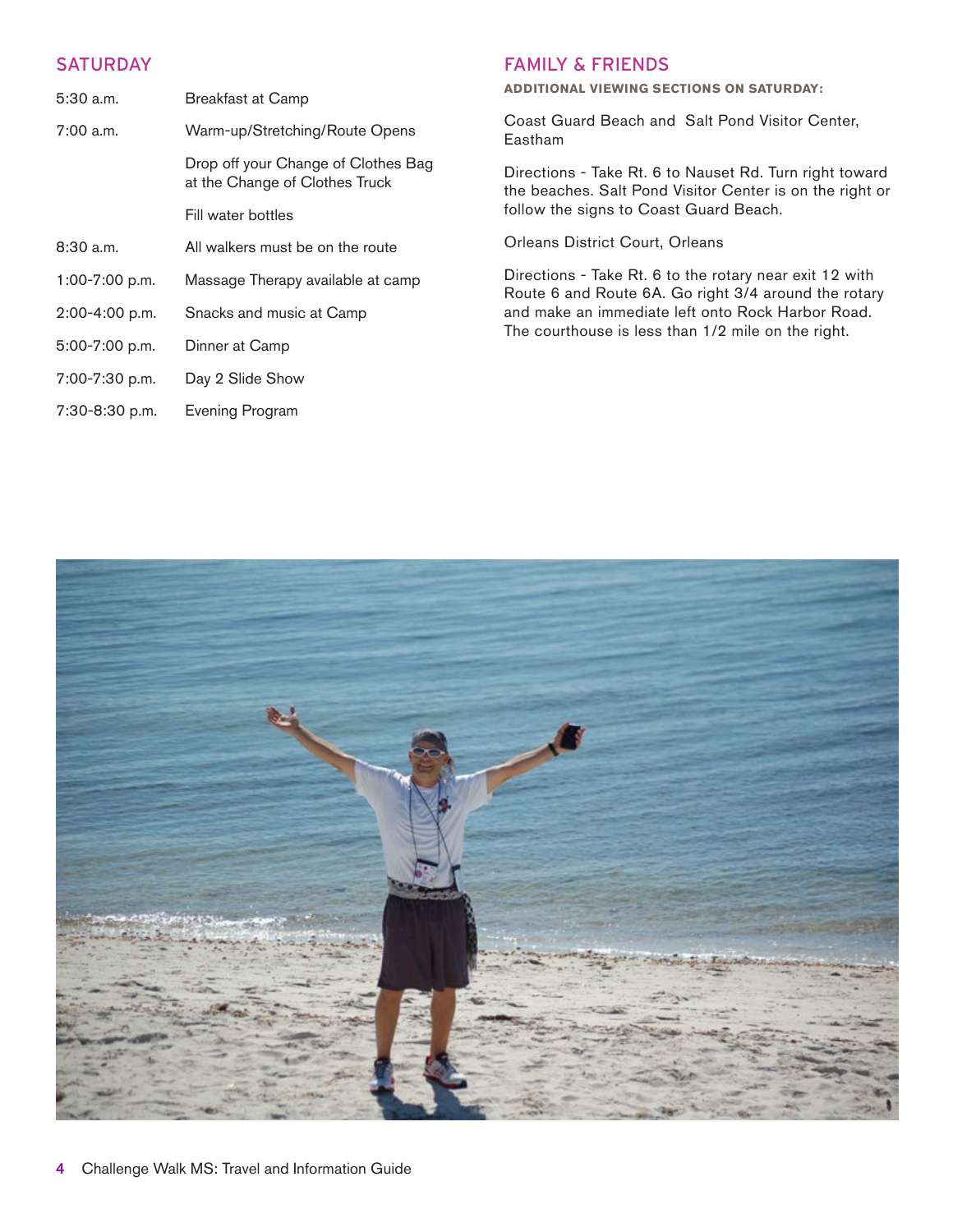## **SUNDAY**

5:30-7:30 a.m. Breakfast at Camp

Drop off your luggage (with

of the Sea Camps.

7:00 a.m. Warm-Up/Stretching/Route Opens

8:30 a.m. All walkers must be on the route

9:00 a.m.-Noon Massage Therapy available at the pre-finish

1:00 p.m. Change into "Parade T-shirt," Load

Buses, depart for Hyannis

11:30-12:45 p.m. Lunch at the pre-finish

Change of Clothes Bag packed) at the luggage truck on your way out

## LUGGAGE PICK-UP

Luggage and Change of Clothes Bag are waiting at the Hyannis Village Green. Luggage is sorted by walker number. Crew luggage is in a separate designated area.

Family or friends may pick up your luggage and Change of Clothes Bag, but they must provide the 'Luggage Release Form' to a Crew or Staff member at the luggage area, including your name and walker number. Please do not leave luggage unattended.

## SUNDAY WALKER PICK-UP

Walkers may be picked up after the Closing Ceremony at the Hyannis Village Green.

Shuttles go back to both Kalmus Beach parking lot and the Sea Camps after the walk.

## FAMILY & FRIENDS

To view the final quarter-mile parade, family and friends may stand on the sidewalks along Main Street from the Hyannis Village Green to the corner. They may also stand along either side of the pathway on the Green, from the sidewalk to the stage, but they must leave space for walkers and volunteers to gather in front of the stage.

There is a booth at the Hyannis Village Green where family and friends can make posters, and grab pompoms and noisemakers to cheer the Challenge walkers and crew.

1:30 p.m. **PARADE TO THE FINISH LINE**  At the 'pre-finish' in Dennis, walkers and crew board buses in the order that you will parade down Main Street (i.e.: walkers and crew with MS on first bus).

Buses take you from the pre-finish BBQ to the Transportation Center in Hyannis, where all walkers, crew, and volunteers form-up for the parade along Main Street to complete the Challenge by walking the final quarter-mile to the Village Green.

Family & friends must wait on the Hyannis Village Green, not at the Transportation Center or the 'prefinish' in Dennis.

## 2:00 p.m. **CLOSING CEREMONIES**

As you parade along the pathway on the Green, you receive a Challenge medal and then gather in front of the stage for the closing ceremonies and speakers. Please keep the line flowing and fill the space in front of the stage.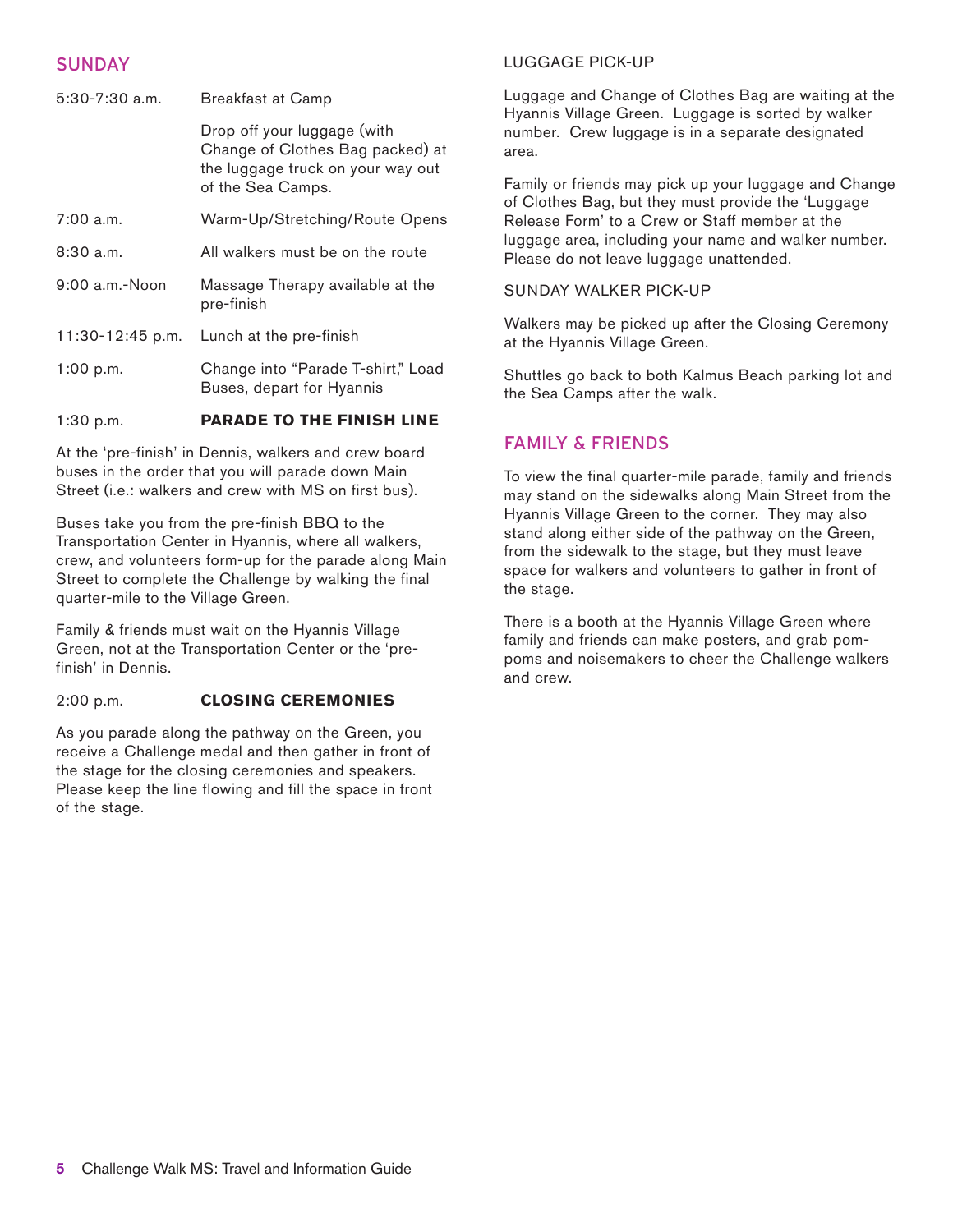## **SAFETY**

Our first priority is your safety. The following are state laws and other points regarding your safety and walking routine. Please remember them. Embracing these rules may save your life.

- $\circ$  Know and obey all traffic signals, signs, markings, laws, and regulations. Stop and scan for traffic at all stop signs.
- $\bigcirc$  Always walk through intersections predictably and with awareness. In most vehicle pedestrian accidents, motorists say they never saw the pedestrian, or did not see him/her in time to avoid the collision.
- $\bigcirc$  Always stop and look left-right-left before crossing an intersection. If vehicles are present, make eye contact with the drivers. Do not assume they will automatically give you the right of way, even though it may be the law.
- $\bigcirc$  Walk within the obvious walking area, such as a sidewalk. Avoid bunching into large groups that could spill out on the roadway, causing accidents.
- $\bigcirc$  Be alert to hazards such as glass, broken cement, large cracks, sand, dogs, etc. It is also courteous to point these obstacles out to those walking with you.
- O Walker/Crew ID & Emergency Medical **Information must be worn throughout the event**

## MEDICAL EMERGENCIES

**IF YOU SEE ANOTHER PERSON GET HURT:**

- $\bigcirc$  Notify an event official, or if you have a cell phone call 911 depending on the severity of the injury.
- $\bigcirc$  DO NOT MOVE the injured party.
- O MEDICAL SUPPORT/EMERGENCY CREWS AND VEHICLES:
- $\bigcirc$  Please allow medical professionals and event officials to move and work freely while they are assisting the injured party.
- $\bigcirc$  It is your responsibility to keep moving, unless you were witness to the incident.
- $\bigcirc$  If you are witness to the incident, then you are required to assist in completing the incident report.

## PLEASE TAKE THE FOLLOWING SITUATIONS SERIOUSLY.

## **IF YOU HAVE ONE OR MORE OF THE FOLLOWING SYMPTOMS, REPORT TO THE MEDICAL TEAM IMMEDIATELY!**

- $\bigcirc$  Extreme Fatigue
- $\bigcirc$  Cuts & Bruises
- $\bigcirc$  Redness or sore spots (hot spots) on your feet (start of a blister)
- $\bigcirc$  Blisters
- $\bigcirc$  Dehydration Here are the signs:
	- $\bigcirc$  Dark yellow urine or no urine
	- $\bigcirc$  Lower back pain
	- $\bigcirc$  Dry, sticky mouth
	- $\bigcirc$  Headache
	- $\bigcirc$  Dry eyes
	- $\bigcirc$  Mental irritation or depression
	- $\bigcirc$  Fatigue
	- $\bigcirc$  Water retention
	- $\bigcirc$  Dizziness or confusion
	- $\bigcirc$  Lack of skin elasticity
	- $\bigcirc$  Heartburn or stomachache
	- $\bigcirc$  Sunken eyes
	- $\bigcirc$  Recurring or chronic pain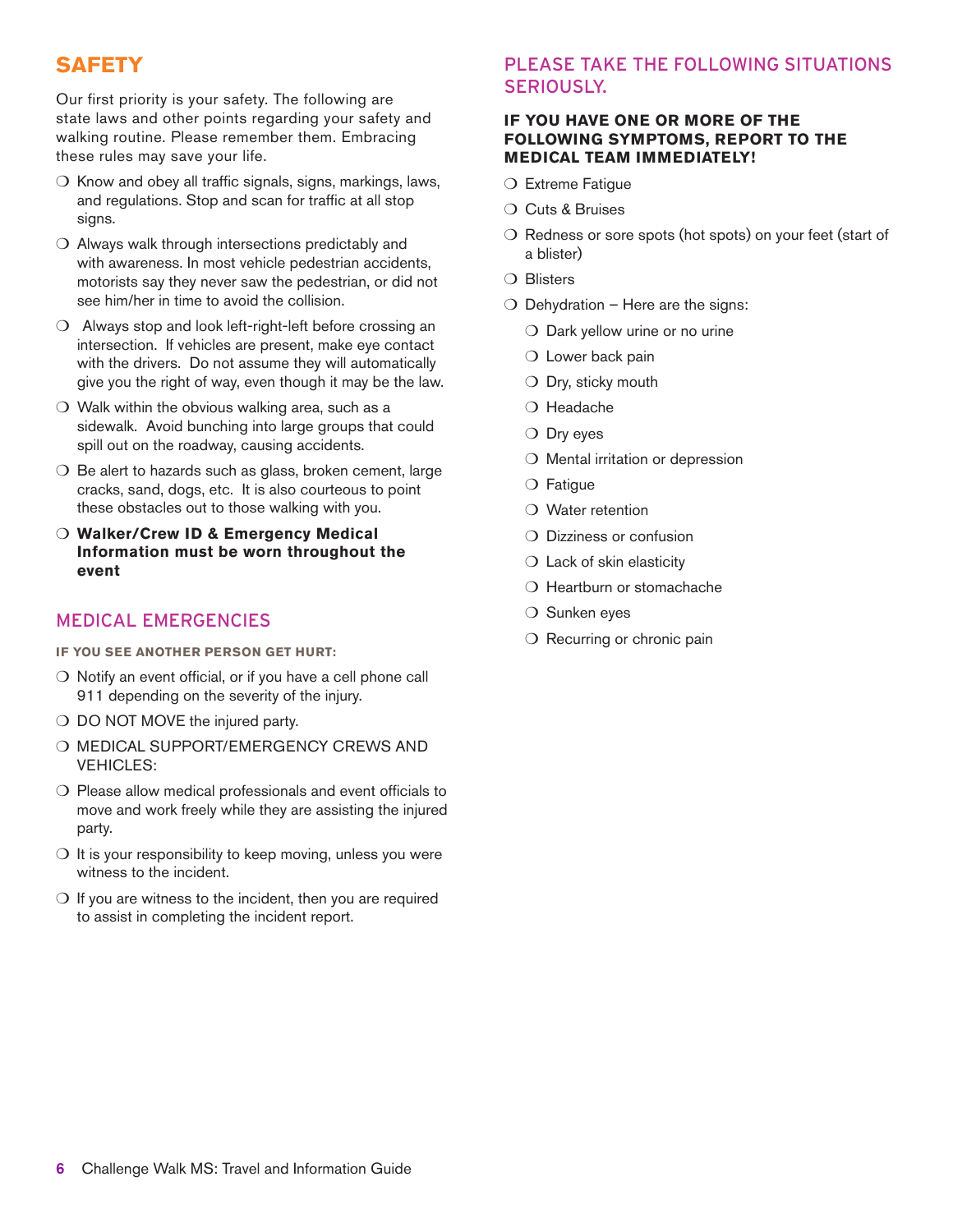## WEATHER

## **If there is lightening, take shelter immediately.**

- $\bigcirc$  Officials may close the route for the day or temporarily due to inclement weather.
- $\bigcirc$  When moving around in the rain, be more cautious. The visibility for both walker and driver is low.
- $\bigcirc$  Keep in mind that it does not take much rain to accumulate on the roads and walking paths for them to become water-logged.

## **To keep the MS Challenge Walk safe, the Chapter must address policies, procedures, and violations. You may be expelled from the National Multiple Sclerosis Society's MS Challenge Walk at any time for violating any of the following policies:**

## **DISTRACTIONS**

Walkers may not wear earphones, headphones, or use radios or cellular phones while walking.

## LAWS

Walkers/Crew are not to engage in any activity that is in violation of any criminal laws.

## ALCOHOL/DRUGS

Walkers/Crew are never to walk or work while under the influence of alcohol or drugs, nor be in possession of such.

## INAPPROPRIATE BEHAVIOR

Walkers/Crew should never engage in inappropriate, threatening or violent behavior, including fights, arguments or harassment.

## IDENTIFICATION

Walkers must wear their Walker Number credentials throughout the MS Challenge Walk.

Crew must wear their credentials while working on the MS Challenge Walk.

## **The National Multiple Sclerosis Society reserves the right to remove participants from the route.**

**Listen and obey event officials.**

## VEHICLES

- $\bigcirc$  Only official vehicles are allowed entry to the Cape Cod Sea Camps and rest stops, because of limited parking space and out of respect for property.
- $\bigcirc$  For safety reasons, you should strongly discourage friends and family from driving along the route. Pulling over or honking at walkers may create a safety risk.

## HOUSING ASSIGNMENTS

- $\overline{O}$  Housing assignments are given out at the Sea Camps upon the walker or crew member's arrival.
- $\bigcirc$  Every consideration has been given to each Walker's and Crew's request for housing.

## HOTEL SHUTTLES

Hotel shuttles operate only from the Sea Camps, and DO NOT include the Friday start in Hyannis. Walkers and crew must transport themselves to the start.

- $\bigcirc$  Friday and Saturday: Shuttles run at the Sea Camps from 2 p.m. - 9 p.m.
- $\bigcirc$  Saturday and Sunday: Shuttle Pick-Up times are posted at Check-In. Please make note of times.

Shuttles only go to hotels in: Brewster, Eastham, Orleans, and West Yarmouth. If your overnight accommodations are not in one of these towns, please see a representative at the Check-in Tent at the Cape Cod Sea Camps. Shuttles will not go to hotels in Hyannis.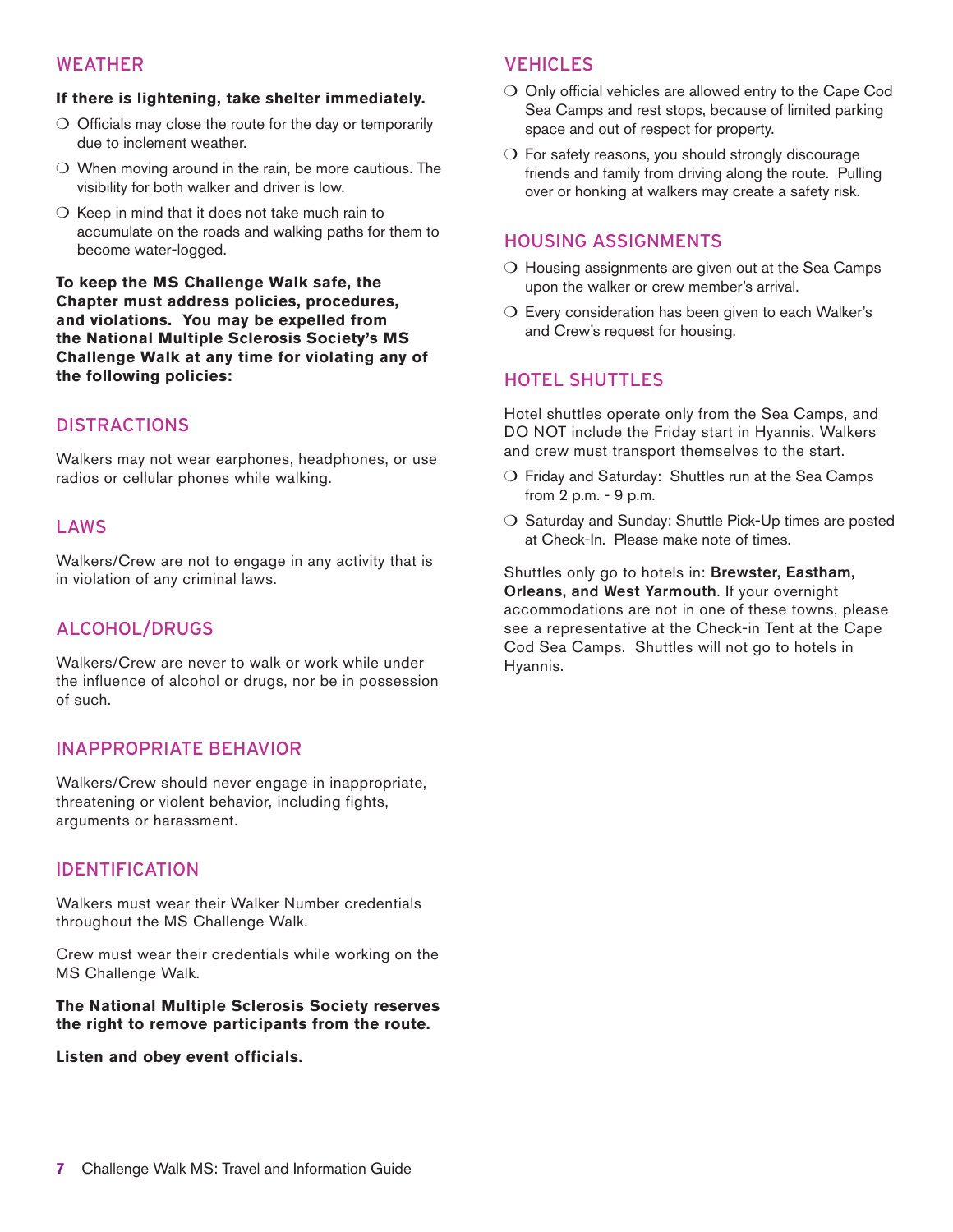## WHAT IS PROVIDED AT THE CAPE COD SEA **CAMPS**

Pillow

Sheets

Blanket

Towel – a very small towel is provided; you may want to bring a bigger one.

We encourage you to bring whatever linens you feel you may need.

#### **SHOWERS**

There are hot showers in a series of shower buildings.

Please be considerate of your colleagues and take brief showers.

**ELECTRICITY**

There is electricity in each cabin.

#### **INFORMATION**

An information area is available for your questions, to help you locate lost and found, and from which to purchase commissary items.

A message board is available to pick up or leave messages for another Walker/Crew or volunteer.

#### **MEALS**

The following meals are provided at the Cape Cod Sea Camps:

| <b>Breakfast</b> | Saturday                                                                                                  |  | $5:30-7:30$ a.m.                     |  |
|------------------|-----------------------------------------------------------------------------------------------------------|--|--------------------------------------|--|
|                  | Sunday                                                                                                    |  | $5:30 - 7:30$ a.m.                   |  |
| Lunch            | Friday & Saturday<br>(on-site for Crew and Staff)<br>Friday & Saturday<br>(en-route for Walkers and Crew) |  | Noon $-1$ p.m.                       |  |
| Dinner           | Friday<br>Saturday                                                                                        |  | $5:00 - 7:00$ p.m.<br>5:00-7:00 p.m. |  |

Snacks are provided at each rest stop throughout the day.

PLEASE NOTE: Meals are for registered Walkers, Crew, and Staff only.

## **DAILY CHECK-IN**

For safety reasons, the MS Challenge Walk will include systems and procedures that will allow us to keep track of Walkers.

## **LEAVING THE MS CHALLENGE WALK**

Walkers who wish to leave the MS Challenge Walk, or who are expelled, are given information on transportation home. The transportation and costs are the responsibility of participant, not that of the National MS Society.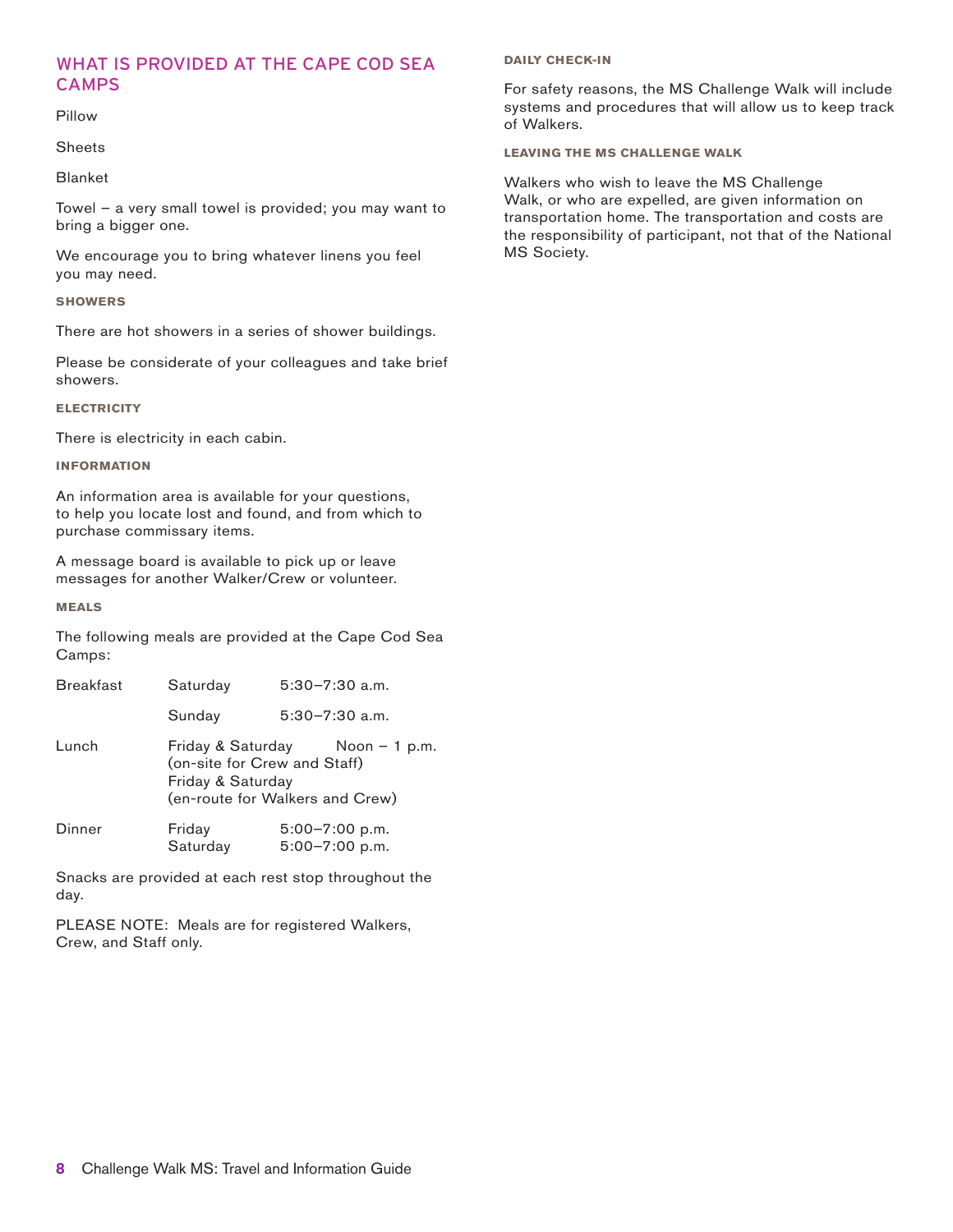## **HOW TO PACK**

- $\bigcirc$  Make sure there is a bright ribbon or distinguishing marking so that your bag is easy to spot. (Many people have identical black bags.)
- $\circ$  Do not hang items from your bag, as they will fall off.
- $\bigcirc$  Make sure everything is safely tucked inside your luggage.
- $\bigcirc$  Get two-gallon Ziploc bags, place each day's walking apparel in a separate bag, and label it. This saves time in camp, organizes your bag, keeps things dry, and ensures nothing is left out. Place toiletries in another bag, and camp clothes in one more.
- $\bigcirc$  Use your pre-packed Ziploc bags to manage the contents of your 'Change-of-Clothes' bag each day.
- $\bigcirc$  If you plan to carry a waist-pack, it is a good idea to train with it loaded with the same items you will carry on the actual Challenge.
- $\bigcirc$  A duffle bag is the best organizer. One that is waterproof or water-resistant is highly recommended.
- $\bigcirc$  No bungee cords. (Stretchy cords that may spring loose and injure the volunteers who load your luggage.)
- $\bigcirc$  Practice carrying your bag a block or so. If you are unable to do this, just ask the Crew for help.

## **SUGGESTIONS FOR PACKING YOUR "CHANGE-OF-CLOTHES" BAG**

- $\bigcirc$  Rain Poncho
- $\bigcirc$  Socks change at lunch stop
- $\bigcirc$  Petroleum jelly apply to feet at lunch stop
- $\bigcirc$  Band-Aids
- $\bigcirc$  Alcohol wipes
- $\bigcirc$  Complete blister kits and bandages
- $\bigcirc$  Sunscreen and lip balm
- $\bigcirc$  BodyGlide
- $\bigcirc$  Bandana

## **WHAT TO PACK**

Besides the obvious items here is a list of what you should bring with you. Remember, your bag must be limited to 40 lbs. **Bold items with an asterisk are required.** 

- **\* 2 pairs of shoes (Make sure they are not new, and that you have trained in them)**
- **\* 2 water bottles or a Camelbak/Platypus (Please be advised that this is a "Cup Free Event")**
- **\* Socks—not new! (Socks play an important role in walking)**
- **\* Rain Gear (We do walk rain or shine, so make sure you have coverage.)**
- **\* Sunblock**
- **\* Insect Repellent**
- **\* Anti-Blister Aids/Blister Kit**
- $\bigcirc$  Windbreaker/jacket
- Sweatshirt/sweater
- $\bigcirc$  Shorts
- $\bigcirc$  Pants
- $\bigcirc$  Sports Bra (For the gals in the crowd)
- $\bigcirc$  Shower shoes
- $\bigcirc$  Sleep wear
- $\bigcirc$  Spending money
- $\bigcirc$  Sunglasses
- O Beach towel or Yoga mat
- $\bigcirc$  Camera
- $\bigcirc$  Flashlight and batteries
- $\bigcirc$  Bath towels
- $\bigcirc$  Identification
- $\bigcirc$  Lip Balm
- O Prescription Medication
- $\bigcirc$  Insurance information
- $\bigcirc$  Hat/Visor
- $\bigcirc$  Toiletries
- $\bigcirc$  Watch
- $\bigcirc$  Pain Reliever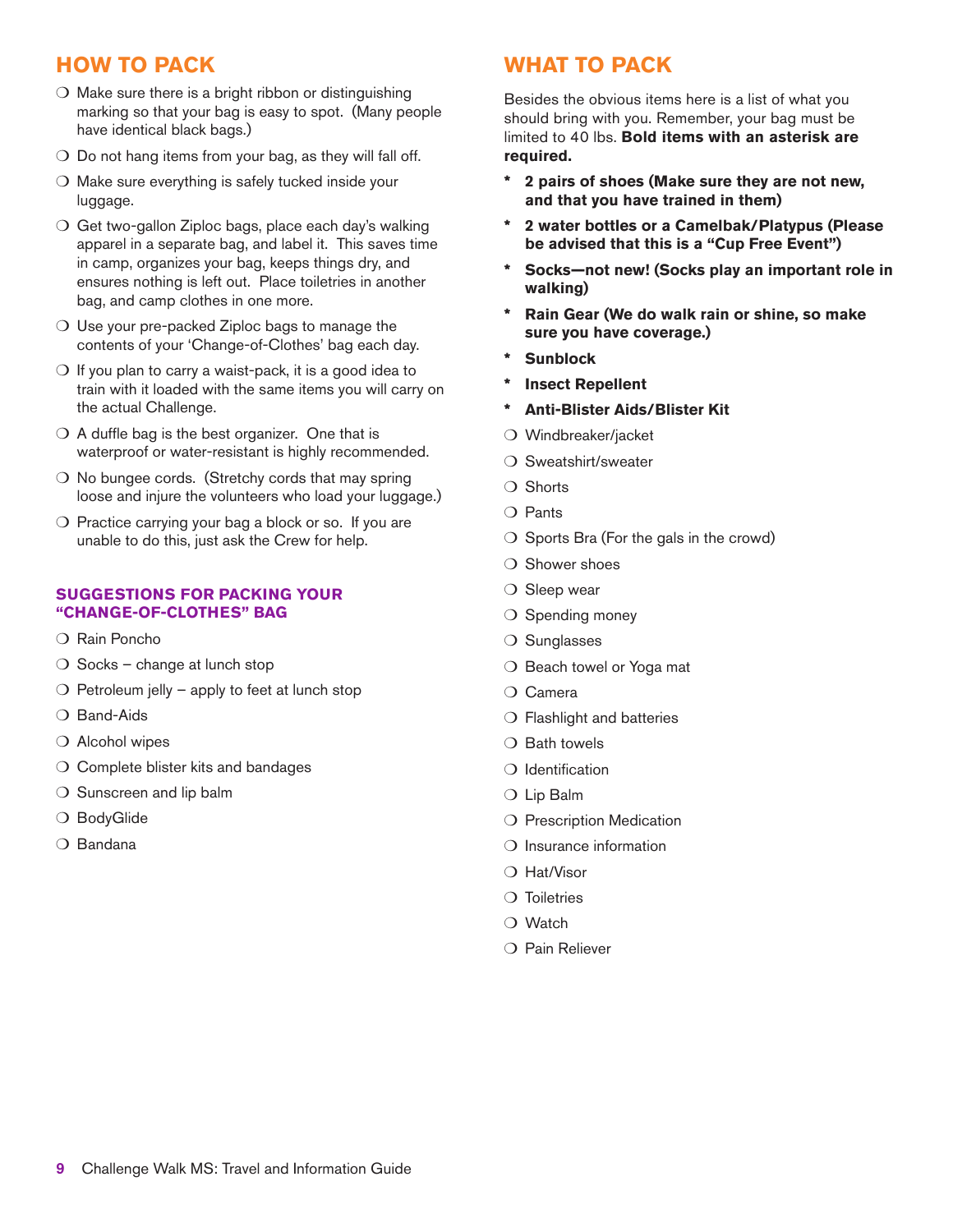## **DIRECTIONS TO THE CAPE CODDER**

#### **FROM BOSTON:**

Approximately 75 miles (1½ hours). Take the Southeast Expressway (I-93 south) to Route 3 south. Follow to the Sagamore Bridge. Follow Sagamore Bridge directions.

#### **FROM PROVIDENCE:**

Approximately 90 miles (1½ hours). Follow I-195 east to the Cape Cod/The Islands exit (Exit 22A). Take the exit onto Route 25 south. Follow Route 495/25 directions.

#### **FROM HARTFORD:**

Approximately 175 miles (3 ½ hours). Take I-84 east to Massachusetts Turnpike (I-90 East). Follow Mass. Turnpike/I-90 east to Exit 11A (I-495 south). Follow I-495 south, which becomes Route 25 south. Follow Route 495/25 directions.

#### **FROM NEW YORK:**

Approximately 245 miles (5 hours). Take I-95 north to Providence, Rhode Island. Take exit 20 for I-195 east in Providence. Follow I-195 east to the Cape Cod/The Islands exit 22A. Take Exit 22A onto Route 25 south. Follow Route 495/25 directions.

## **FROM ROUTE 495/25 SOUTH:**

Follow Route 25 south over the Bourne Bridge onto Cape Cod. Take Route 6/6A toward Sagamore. At the traffic light, turn right onto Route 6 east. Follow Route 6 to Exit 6 (Route 132/Hyannis).

#### **FROM SAGAMORE BRIDGE:**

Cross the Sagamore Bridge to Route 6 east. Follow Route 6 east for approximately 20 minutes to Exit 6 (Hyannis Route 132). Bear right as you come down the exit ramp and merge with Route 132 south. Continue on Route 132 south for about 1½ miles. The Cape Codder Resort is located just before the second traffic light on the right.

## **DIRECTIONS TO KALMUS BEACH**

(Parking for all event participants)

## **FROM BOSTON & POINTS NORTH:**

Take either Route 128 or I-93 south to Route 3 south. Follow Route 3 south to the end at the Sagamore Bridge. Route 3 becomes Route 6. Cross over the Sagamore Bridge. Take Route 6 (Mid-Cape Highway) to Exit 6. Bear right off the exit onto Route 132 Hyannis. At the Airport Rotary, take your second right onto Barnstable Road; this road turns into Ocean Street. Follow Ocean Street to the very end; Kalmus Beach is on your left. Take shuttle from Kalmus Beach to Hyannis Village Green.

#### **FROM NEW YORK/CONNECTICUT & POINTS SOUTH:**

Take Route I-95 to Providence, Rhode Island. Take exit 20, I-195 east (signs for Cape Cod and the Islands). Follow I-195 to the end (exit 22A) and bear right onto Route 25 east. Follow Route 25 over the Bourne Bridge. Cross over the Bourne Bridge and take your third right out of the rotary (Sandwich Road/Route 6A east) and proceed to the first set of lights. Take a right onto the ramp of Route 6 (Mid-Cape Highway) and follow to Exit 6. Bear right off the exit onto Route 132 Hyannis. At the Airport Rotary, take your second right onto Barnstable Road; this road turns into Ocean Street. Follow Ocean Street to the very end; Kalmus Beach is on your left. Take shuttle from Kalmus Beach to Hyannis Village Green.

#### **FROM SPRINGFIELD & POINTS WEST:**

Take the Massachusetts Turnpike, I-90, eastbound to exit 11A (I-495 south). I-495 becomes Route 25 east. Follow Route 25 over the Bourne Bridge. Cross over the Bourne Bridge and take your third right out of the rotary (Sandwich Road/Route 6A east) to the first set of lights. Take a right onto the ramp of Route 6 (Mid-Cape Highway) and follow to Exit 6. Bear right off the exit onto Route 132 Hyannis. At the Airport Rotary, take your second right onto Barnstable Road; this road turns into Ocean Street. Follow Ocean Street to the very end; Kalmus Beach is on your left. Take shuttle from Kalmus Beach to Hyannis Village Green.